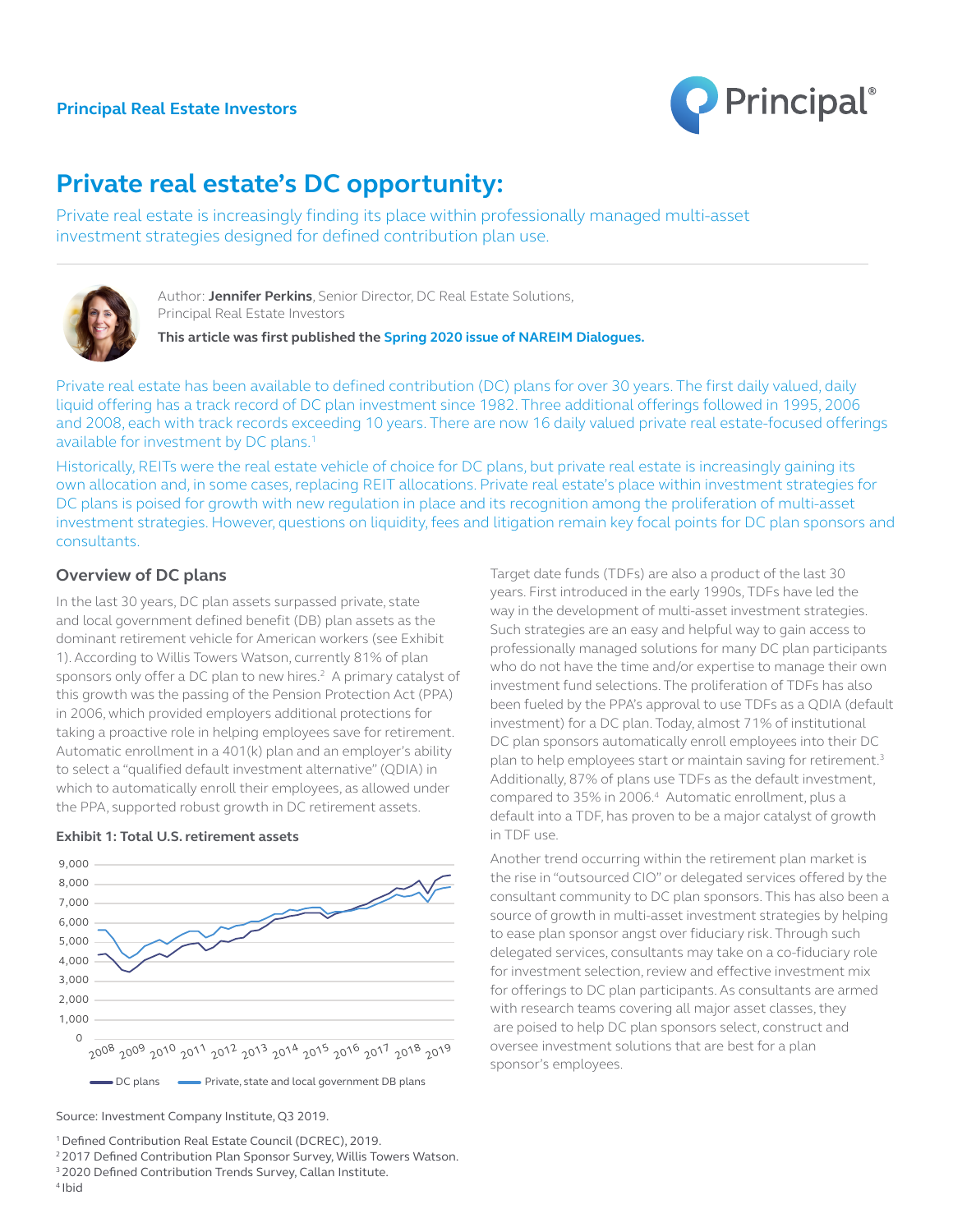#### **Exhibit 2: Private real estate is not highly correlated with other asset classes**

| Correlation<br>matrix      | S&P  | <b>NFI-ODCE</b> | <b>Barclays</b><br>U.S. | <b>REITs</b> |
|----------------------------|------|-----------------|-------------------------|--------------|
| S&P                        | 1.00 | 0.18            | 0.22                    | 0.54         |
| NFI-ODCE                   | 0.18 | 1.00            | (0.18)                  | 0.14         |
| Barclays U.S.<br>aggregate | 0.22 | (0.18)          | 1.00                    | 0.26         |
| <b>REITS</b>               | 0.54 | 0.14            | 0.26                    | 1.00         |

Sources: NCREIF, NAREIT, Barclays,

Bloomberg and S&P. Data as of Q4 2019.

## **Exhibit 3: Private real estate has historically provided attractive risk-adjusted returns**

Returns and Volatility Across Asset Classes (1980-2019)



Sources: NCREIF, NAREIT, Barclays, Federal Reserve and S&P. Data of Q4 2019

#### **Exhibit 4: Real estate provides yields comparable to/in excess of other yield-focused investments**

Yields (1980 - 2019)



Sources: NCREIF, NAREIT, Barclays, Bloomberg and S&P. Data of Q4 2019

# **Real estate's place within multi-asset strategies**

The proliferation in the use of multi-asset investment strategies has also seen an increasing recognition among investment strategy providers and plan sponsors that more than just stocks and bonds are needed as holdings within a well-diversified portfolio. Increasingly, private real estate is finding its place as an investment within such multi-asset investment strategies.

Private real estate has historically offered:

- increased diversification (see Exhibit 2);
- reduced portfolio volatility;
- income generation; and
- hedge against unexpected inflation (real asset).

As shown in Exhibit 3, private real estate has historically provided attractive risk-adjusted returns and, when added to a multi-asset portfolio, aids in dampening volatility of the overall portfolio. Some plan sponsors and professional asset allocators have identified this as a key characteristic and thus incorporate increasing allocations to private real estate midway through the glidepath to help decrease volatility as participants move closer to retirement. Exhibit 4 also supports use of private real estate as a means of generating income along the glide path.

Inclusion of private real estate to date has mostly occurred within custom TDFs constructed for the large DC plan sponsor community. Large plan sponsors (\$1 billion-plus) are well versed in using private real estate within investment holdings for their DB plan and, in several cases, have requested the inclusion of private real estate within the custom investment mix they or their consultants built specifically to meet the needs of the employee demographics of their DC plan.

However, incorporation of private real estate has also occurred in off-the-shelf or pre-packaged TDF offerings. To date, five TDF series have included allocations to private real estate ranging from 5% to 15%, depending upon the position along the glide path. Growing support for private real estate inclusion is also occurring within white label funds centered on investment strategies such as a "real assets fund" or "inflation protection fund," with such funds largely offered and supported by the consultant community.

# **What about liquidity?**

Because private real estate experiences periods of illiquidity during which investors are subject to investment or redemption queues, liquidity has been a focal point for DC plan sponsors with most concern focused on redemption queues. There are three mitigating factors (and likely more) that address this concern:

- 1. "Set it and forget it" behavior of DC plan participants.
- 2. Professional manager use of strategic asset allocation ranges.
- 3. Advanced notice of DC plan changes.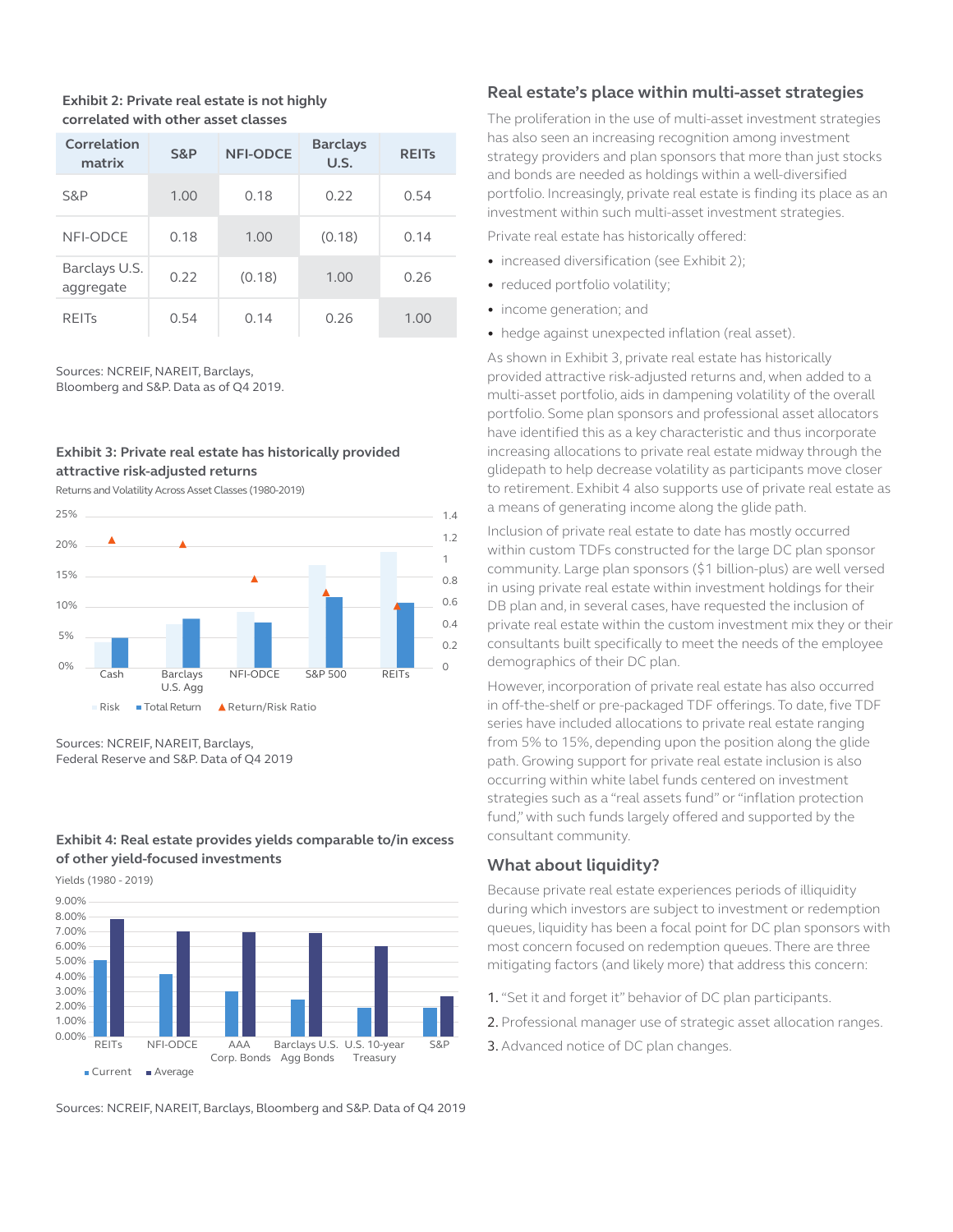A vast amount of industry analysis exists that points to DC plan participants exhibiting "set it and forget it" behavior and low propensity for participants to make changes after initial investment. Vanguard, in their annual How America Saves publication that shares data from across their DC record-keeping business (5 million participants), found that only 8% of DC plan participants traded within their accounts during 2018.<sup>5</sup> This behavior also occurred during one of the most volatile periods in market history in 2008, when 84% of DC plan participants did not trade.<sup>6</sup>

At the portfolio level, professional managers employ the practice of setting a strategic allocation range generally once a year for each underlying investment. Frequent rebalancing (e.g. monthly or quarterly) occurs to keep allocations within a range as market values fluctuate across multiple asset strategies in which the strategy (e.g. TDF) is invested. A service provider that has the ability to turn cash flows "on" and "off" to underlying investments of the multi-asset strategy is an essential execution tool to keep allocations within their range and in employing gates if needed, should the private real estate investment experience a period during which liquidity is not available. Service providers (custodians and record keepers) well-versed in this practice have aided in the inclusion of private real estate in custom, as well as off-the-shelf, multi-asset strategies.

In addition, the idea that 100% of the DC plan's assets need to be liquid 100% of the time is not as prevalent as it once was among the DC plan community. With the ability to rely on record keeper data to help understand behaviors of their own plan participants, plan sponsors are able to consider investor behavior when building or utilizing an investment strategy to aid in determining an optimal fit to help plan participants best achieve retirement savings outcomes.

For real estate fund managers looking to participate in the DC market, it is important to understand that DC plan sponsor interaction and behavior is different from DB plans. The number of third parties involved is far greater when working with a DC plan than a DB plan. In addition to consultants, DC plans rely on multiple service providers such as record keepers, trustees and custodians and, at times a separate trading agent, in effectuating the operation of their DC plan. This not only makes the initial decision, onboarding experience and ongoing communication more complex when working with DC plans, but also the notice period from a DC plan sponsor of any future changes is also longer. Changes that a DC plan sponsor wants to make to underlying investment options, service providers and the like are generally well known in advance (e.g. six months), which is helpful for a private real estate manager's cash planning.

## **And fees?**

It is also well-known within the institutional investor community that private real estate's higher price tag is commensurate with the high touch nature of the asset class. To date, cost has been an inhibitor of wider adoption as many DC plans have increased their focus on expenses and shifted toward passive strategies during the post-Global Financial Crisis bull market run. However, as more DC plan sponsors and their consultants grow wary of the market's DC plan sponsors are subject to litigation risk in their pursuit of assisting plan participants in saving for retirement, because perfect harmony is difficult to achieve among all employees when it comes to investment offerings and costs.

ability to continue to produce double-digit returns without much volatility, there is growing appreciation for the need to protect against the downside and diversify investments, with private real estate able to help address both. Hybrid strategies, including both active and passive funds within the underlying investment holdings, have been a popular way of mixing higher and lower cost strategies to blend to an overall fee that is palatable for DC plan sponsors.

#### **The question of litigation**

DC plan sponsors are subject to litigation risk in their pursuit of assisting plan participants in saving for retirement, because perfect harmony is difficult to achieve among all employees when it comes to investment offerings and costs. Unfortunately, there are law firms who prey on this, leading to heightened plan sponsor sensitivity to litigation at a level that has arguably stunted innovation as a result. However, plan sponsors' increased awareness in being held to the same standards for their DC and DB plans and encouraging plan committee crossover has helped identify differences in plan investments that may not have originally been intentional but are now more evident without DB and DC committee separation.

There is also growing awareness that simply picking the lowest cost fund offerings may not avoid litigation. DC plan sponsors need to consider several other metrics such as how return characteristics (e.g. net returns and risk-adjusted returns) can affect retirement savings outcomes when choosing the right investments to offer. Hiring an outside fiduciary can help mitigate against unintentional plan design oversight, but it too does not completely shield a plan sponsor from litigation risk. Plan sponsors are not at risk for simply choosing to include or exclude certain asset classes within the investment mix for DC plan investment offerings; they are at risk if plan governance is lacking. In fact, one of the most important ways to mitigate risk is by ensuring there are well-documented policies and procedures of why and how investments were selected.